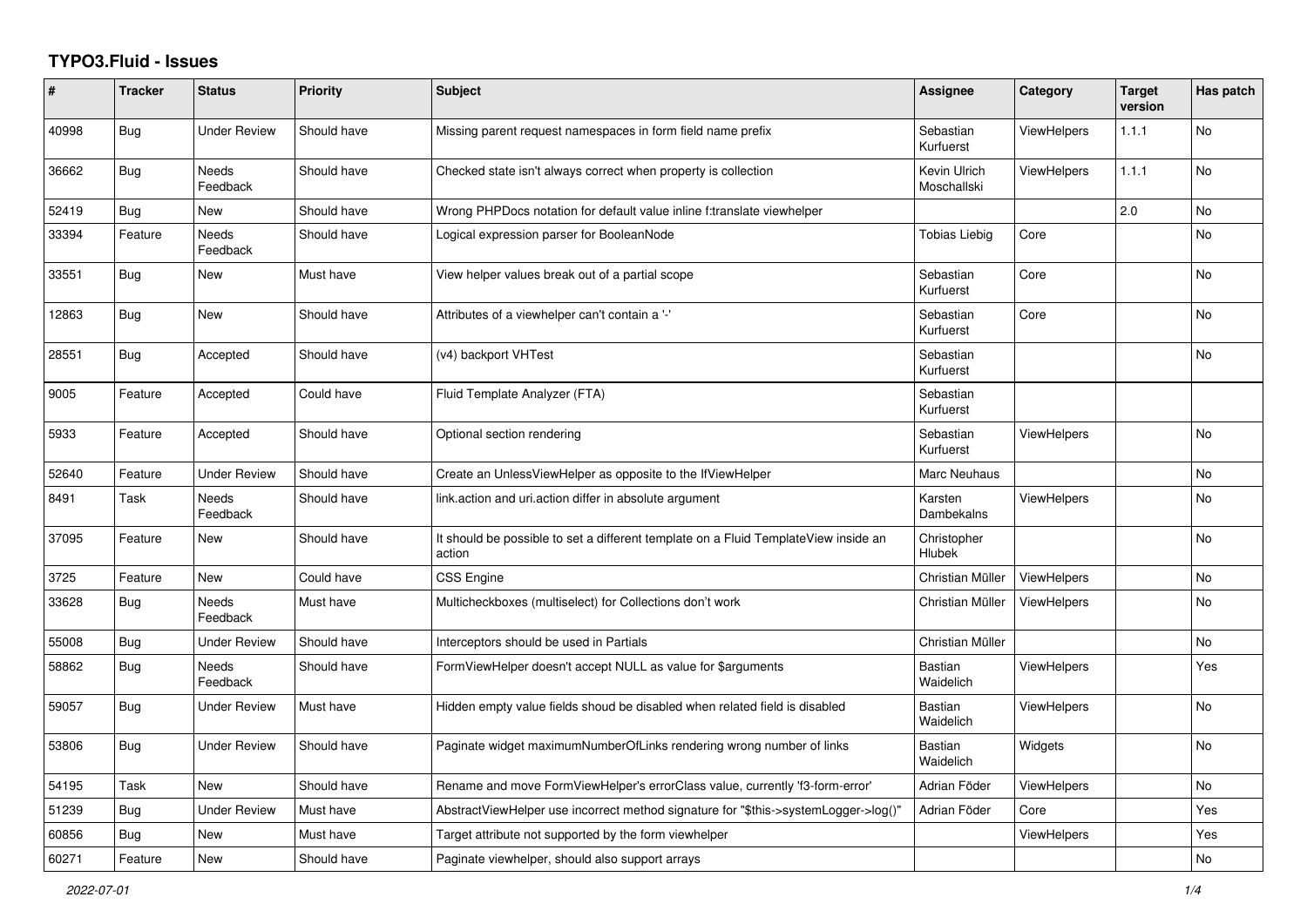| #     | <b>Tracker</b> | <b>Status</b> | <b>Priority</b> | <b>Subject</b>                                                                            | Assignee | Category    | <b>Target</b><br>version | Has patch |
|-------|----------------|---------------|-----------------|-------------------------------------------------------------------------------------------|----------|-------------|--------------------------|-----------|
| 60181 | Feature        | <b>New</b>    | Could have      | Caching mechanism for Fluid Views/Templates                                               |          | View        |                          | <b>No</b> |
| 60003 | Feature        | New           | Should have     | Add required-Attribute to f:form.password                                                 |          | ViewHelpers |                          | No        |
| 58983 | Bug            | New           | Should have     | format.date does not respect linebreaks and throws exception                              |          |             |                          | No        |
| 58921 | Bug            | <b>New</b>    | Should have     | f:form.* VHs crash if NOT inside f:form but followed by f:form                            |          |             |                          | No        |
| 57885 | Bug            | New           | Must have       | Inputs are cleared from a second form if the first form produced a vallidation error      |          |             |                          | No        |
| 56237 | Task           | <b>New</b>    | Should have     | in-line (Condition) ViewHelpers should not evaluate on parsing                            |          |             |                          | No        |
| 54284 | Bug            | New           | Should have     | Default Option for Switch/Case VH                                                         |          | ViewHelpers |                          | No        |
| 52591 | Bug            | New           | Should have     | The Pagination Widget broken for joined objects                                           |          |             |                          | No        |
| 51277 | Feature        | <b>New</b>    | Should have     | ViewHelper context should be aware of actual file occurrence                              |          |             |                          | No        |
| 51100 | Feature        | New           | Must have       | Links with absolute URI should have the option of URI Scheme                              |          | ViewHelpers |                          | No        |
| 49600 | Bug            | <b>New</b>    | Should have     | f:form tag shown as a HTML on frontend                                                    |          | ViewHelpers |                          | <b>No</b> |
| 49038 | Bug            | New           | Must have       | form.select does not select the first item if prependOptionValue is used                  |          |             |                          | No        |
| 48355 | Feature        | <b>New</b>    | Could have      | Assign output of viewhelper to template variable for further processing.                  |          |             |                          |           |
| 47669 | Task           | New           | Should have     | FormViewHelper does not define the default request method                                 |          |             |                          | No        |
| 46545 | Feature        | New           | Should have     | Better support for arrays in options of SelectViewHelper                                  |          |             |                          | No        |
| 45394 | Task           | New           | Should have     | Forwardport Unit test for standalone view                                                 |          | View        |                          | No        |
| 45153 | Feature        | New           | Should have     | f:be.menus.actionMenuItem - Detection of the current select option is insufficient        |          |             |                          | No        |
| 43072 | Task           | New           | Should have     | Remove TOKENS for adding templates fallback in Backporter                                 |          | View        |                          | No        |
| 43071 | Task           | New           | Should have     | Remove TOKENS for adding fallback teplates in B                                           |          |             |                          | No        |
| 42743 | Task           | New           | Should have     | Remove inline style for hidden form fields                                                |          |             |                          | No        |
| 42397 | Feature        | New           | Should have     | Missing viewhelper for general links                                                      |          |             |                          | No        |
| 40081 | Feature        | <b>New</b>    | Should have     | Allow assigned variables as keys in arrays                                                |          |             |                          | No        |
| 40064 | Bug            | New           | Must have       | Multiselect is not getting persisted                                                      |          | ViewHelpers |                          | No        |
| 39990 | Bug            | New           | Should have     | Same form twice in one template: hidden fields for empty values are only rendered<br>once |          | Core        |                          | <b>No</b> |
| 39936 | Feature        | New           | Should have     | registerTagAttribute should handle default values                                         |          | ViewHelpers |                          | No        |
| 38369 | Bug            | New           | Must have       | Resource ViewHelpers should not fall back to request package                              |          | View        |                          | No        |
| 38130 | Feature        | New           | Should have     | Checkboxes and multiple select fields should have an assignable default value             |          |             |                          | No        |
| 37619 | Bug            | New           | Should have     | Fatal Error when using variable in name attribute of Section ViewHelper                   |          | ViewHelpers |                          | No        |
| 36655 | <b>Bug</b>     | New           | Should have     | <b>Pagination Links</b>                                                                   |          | Widgets     |                          | No        |
| 36559 | Feature        | New           | Could have      | New widget progress bar                                                                   |          |             |                          | Yes       |
| 36410 | Feature        | New           | Should have     | Allow templates to send arguments back to layout                                          |          | ViewHelpers |                          | No        |
| 34309 | Task           | New           | Could have      | Unknown ViewHelpers cause exception - should be handled more graceful                     |          | ViewHelpers |                          | No        |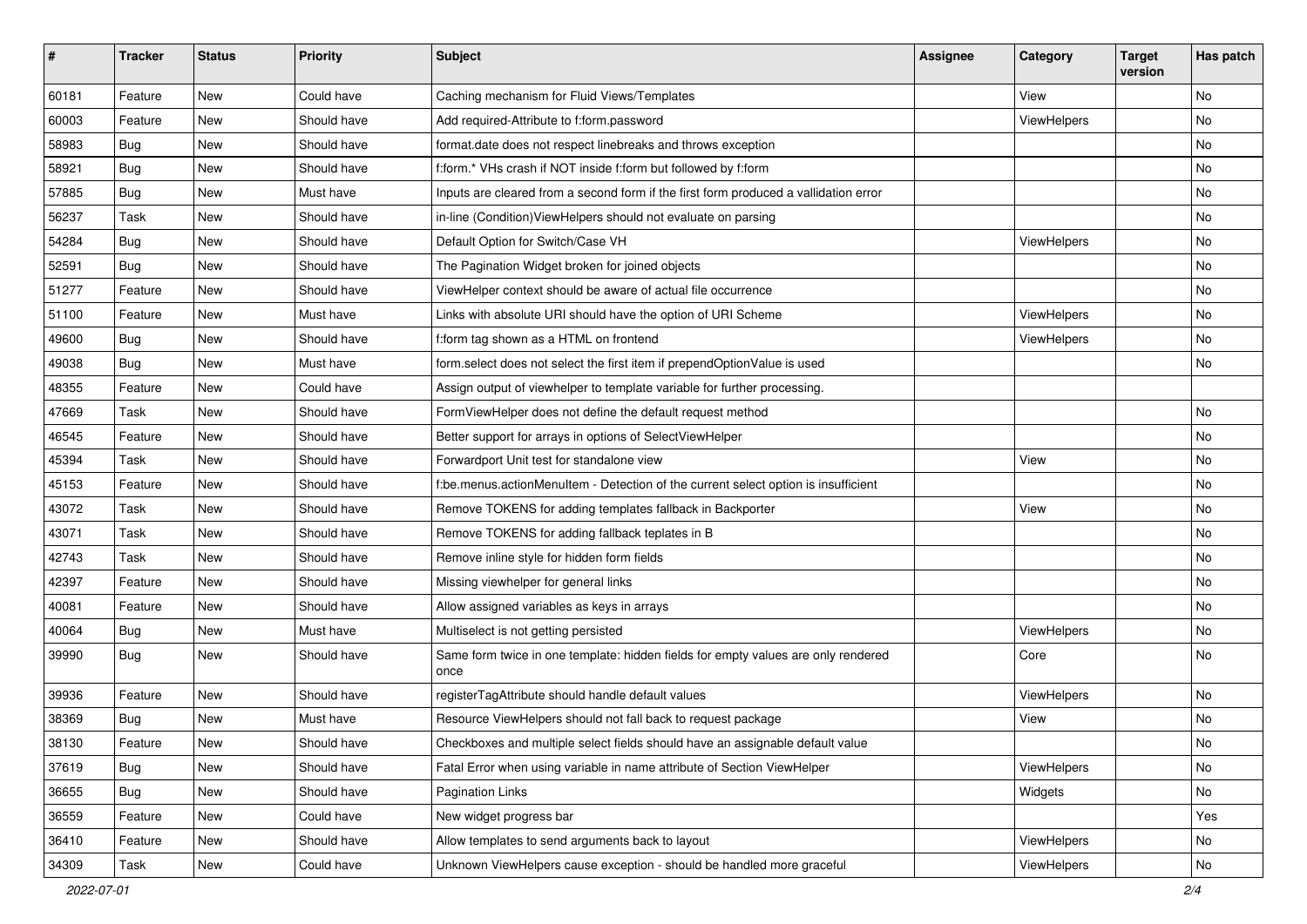| #     | <b>Tracker</b> | <b>Status</b>       | <b>Priority</b>      | <b>Subject</b>                                                                                              | <b>Assignee</b> | Category    | <b>Target</b><br>version | Has patch |
|-------|----------------|---------------------|----------------------|-------------------------------------------------------------------------------------------------------------|-----------------|-------------|--------------------------|-----------|
| 33215 | Feature        | New                 | Should have          | RFC: Dynamic values in ObjectAccess paths                                                                   |                 |             |                          | <b>No</b> |
| 32035 | Task           | New                 | Should have          | Improve fluid error messages                                                                                |                 | Core        |                          | Yes       |
| 31955 | Feature        | New                 | Should have          | f:uri.widget                                                                                                |                 | Widgets     |                          | No        |
| 30937 | Bug            | New                 | Should have          | CropViewHelper stringToTruncate can't be supplied so it can't be easily extended                            |                 | ViewHelpers |                          | Yes       |
| 30555 | Feature        | New                 | Could have           | Make TagBuilder more extensible                                                                             |                 | Core        |                          | No        |
| 28554 | Bug            | New                 | Should have          | (v4) implement feature flag to disable caching                                                              |                 |             |                          | No        |
| 28553 | Bug            | New                 | Should have          | improve XHProf test setup                                                                                   |                 |             |                          | No        |
| 28552 | Bug            | New                 | Should have          | (v5) write ViewHelper test for compiled run; adjust functional test to do two passes<br>(uncached & cached) |                 |             |                          | No        |
| 28550 | Bug            | New                 | Should have          | (v4) make widgets cacheable, i.e. not implement childnodeaccess interface                                   |                 |             |                          | No        |
| 28549 | Bug            | New                 | Should have          | make widgets cacheable, i.e. not implement childnodeaccess interface                                        |                 |             |                          | No        |
| 27607 | Bug            | New                 | Must have            | Make Fluid comparisons work when first element is STRING, second is NULL.                                   |                 | Core        |                          | No        |
| 26664 | Task           | New                 | Won't have this time | Clean up Form ViewHelpers                                                                                   |                 | ViewHelpers |                          | No        |
| 26658 | Task           | New                 | Won't have this time | Make Form ViewHelpers consistent                                                                            |                 | ViewHelpers |                          | No        |
| 13045 | Bug            | New                 | Should have          | Entity decode of strings are different between if-conditions and output of variable                         |                 |             |                          |           |
| 10911 | Task           | New                 | Should have          | Tx_Fluid_ViewHelpers_Form_AbstractFormViewHelper->renderHiddenIdentityField<br>should be more reliable      |                 | ViewHelpers |                          | No        |
| 10472 | Feature        | New                 | Could have           | Fluid Standalone distribution                                                                               |                 | Core        |                          | No        |
| 9950  | Task           | New                 | Should have          | Binding to nested arrays impossible for form-elements                                                       |                 | ViewHelpers |                          |           |
| 9514  | Feature        | New                 | Should have          | Support explicit Array Arguments for ViewHelpers                                                            |                 |             |                          |           |
| 8648  | Bug            | New                 | Should have          | format.crop ViewHelper should support all features of the crop stdWrap function                             |                 | ViewHelpers |                          | No        |
| 7608  | Feature        | New                 | Could have           | Configurable shorthand/object accessor delimiters                                                           |                 | Core        |                          | Yes       |
| 4704  | Feature        | New                 | Should have          | Improve parsing exception messages                                                                          |                 | Core        |                          |           |
| 3481  | Bug            | New                 | Should have          | Use ViewHelperVariableContainer in PostParseFacet                                                           |                 | Core        |                          | No        |
| 1907  | Feature        | New                 | Could have           | Default values for view helpers based on context                                                            |                 | Core        |                          |           |
| 46091 | Task           | Needs<br>Feedback   | Should have          | Show source file name and position on exceptions during parsing                                             |                 |             |                          | <b>No</b> |
| 45345 | Feature        | Needs<br>Feedback   | Should have          | Easy to use comments for fluid that won't show in output                                                    |                 |             |                          |           |
| 8989  | Feature        | Needs<br>Feedback   | Could have           | Search path for fluid template files                                                                        |                 | View        |                          | No        |
| 3291  | Feature        | Needs<br>Feedback   | Should have          | Cacheable viewhelpers                                                                                       |                 |             |                          | No        |
| 65424 | <b>Bug</b>     | <b>Under Review</b> | Should have          | SelectViewHelper must respect option(Value Label)Field for arrays                                           |                 | ViewHelpers |                          | No        |